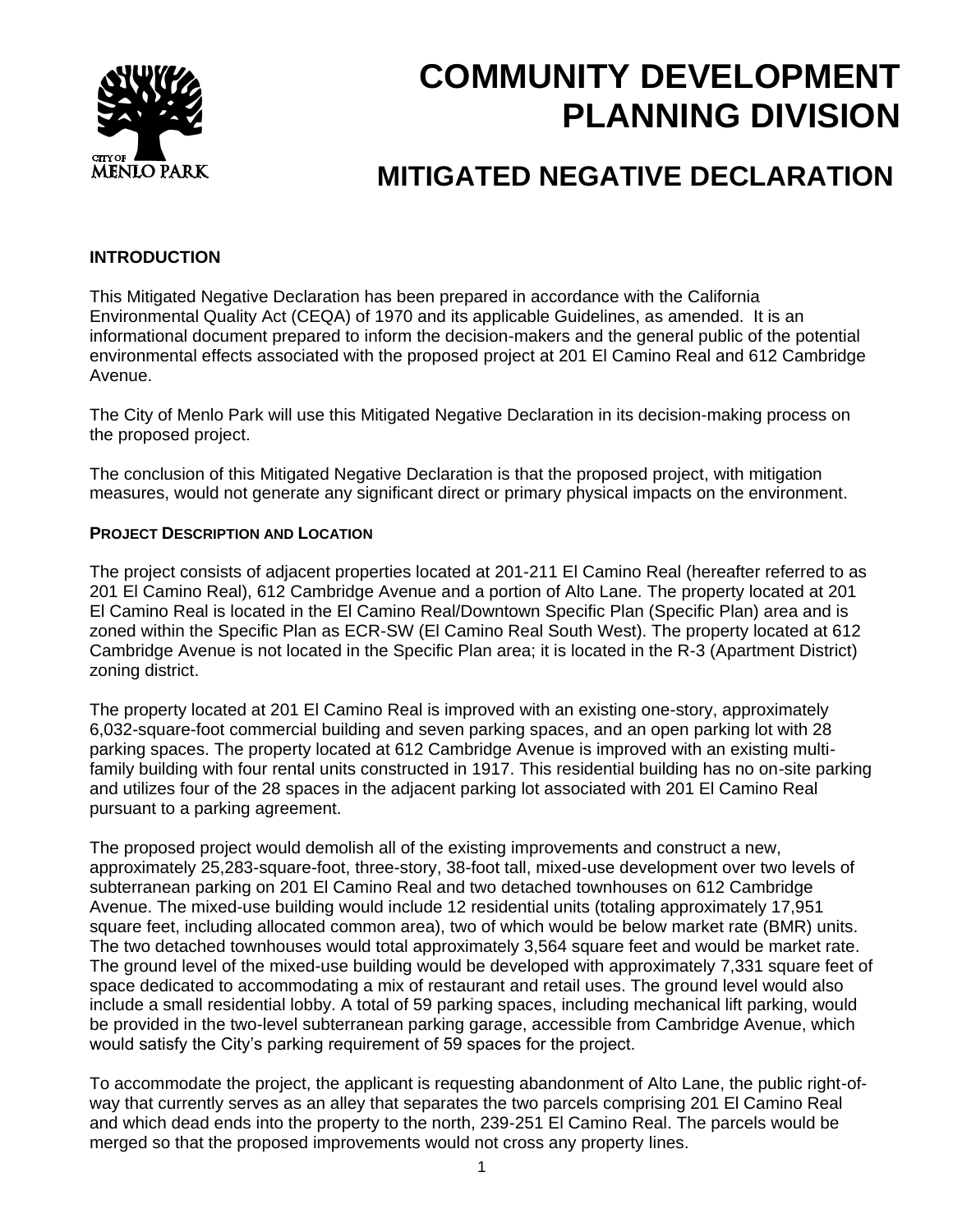The project site currently has three curb cuts on Cambridge Avenue, including Alto Lane, the parking lot entry, and the 612 Cambridge Avenue driveway. These would be replaced with a single curb cut providing access to the subsurface parking garage, located along Cambridge Avenue. The project's mixed-use component complies with the Specific Plan's design standards and guidelines. The structure is oriented toward the northwest corner of El Camino Real and Cambridge Avenue, consistent with the goal of enhancing commercial vitality along El Camino Real. This design permits a number of features that are intended to both promote a sense of community and respect the residential character of the surrounding neighborhood, such as providing new retail and restaurant space, below grade parking, and native landscaping.

The proposed architectural style utilizes contemporary Monterey-Spanish forms. Details include metal standing seam roofing and barrel roof tiles, and wrought iron railings and fabric awnings rendered in clean, bright, modern, and eco-functional manners, which are compatible with, and sensitive to, the surrounding environment, solar orientation, neighboring residences, and adjacent El Camino Real businesses. A publicly accessible landscaped paseo would separate the townhouses from the mixeduse building to provide open space and help reinforce the transition from the commercial and multifamily building to the surrounding Allied Arts neighborhood. The open space area includes tables, chairs, bicycle racks, and large planters.

The project requests a public benefit bonus for the mixed-use component in order to allow for a building with a floor area ratio (FAR) of approximately 1.46 (i.e., 25,283 square feet) instead of the maximum base FAR of 1.1 (i.e., 19,034 square feet) or an additional 6,249 square feet, and an increase in permitted residential density to allow approximately 31 units per acre (i.e., 12 units) instead of the base density of 25 units per acre (i.e., nine units), or an additional three units.

The project requires approval of a vesting tentative map to merge the existing SP-ECR/D lots, abandon a portion of Alto Lane, and create a two-lot subdivision for condominium purposes, with 12 residential units, one restaurant space and no more than three retail spaces on one lot, and two townhouses on the second lot. Architectural control is required for compliance with Specific Plan standards and guidelines at the 201 El Camino Real property, and at the 612 Cambridge Avenue property, a use permit is required to demolish the existing one-story, four-unit residential development and construct two detached townhouses on a substandard lot with respect to lot width. The proposed project also requires approval for the removal of two heritage trees (which has already been granted) and approval of a BMR housing agreement for compliance with the City's BMR housing program. The City's BMR housing program requires the project to provide 10 percent of the proposed 14 housing units or 1.4 units as affordable. Because the proposed project is providing two BMR housing units on site, the additional 0.6 (difference between 2 units and the required 1.4 units) is proposed as the public benefit for the project. This public benefit bonus is proposed to allow for increases in development maximums per the Specific Plan.

Construction is estimated to span 15 months, which is typical for a project of this size. Demolition is likely to commence in approximately mid-2021. The remaining time would include construction of buildings, excavation for a subterranean parking garage, on-site improvements, and off-site improvements. Construction would include deep pile foundations, which would include the use of pile driving and jackhammers. The project would be subject to the City of Menlo Park Municipal Code requirements for allowable noise and hours of construction contained in Chapter 8.06 of the Municipal Code.

#### **FINDINGS AND BASIS FOR A MITIGATED NEGATIVE DECLARATION**

The Planning Division has reviewed the Initial Study for the project and finds the following: